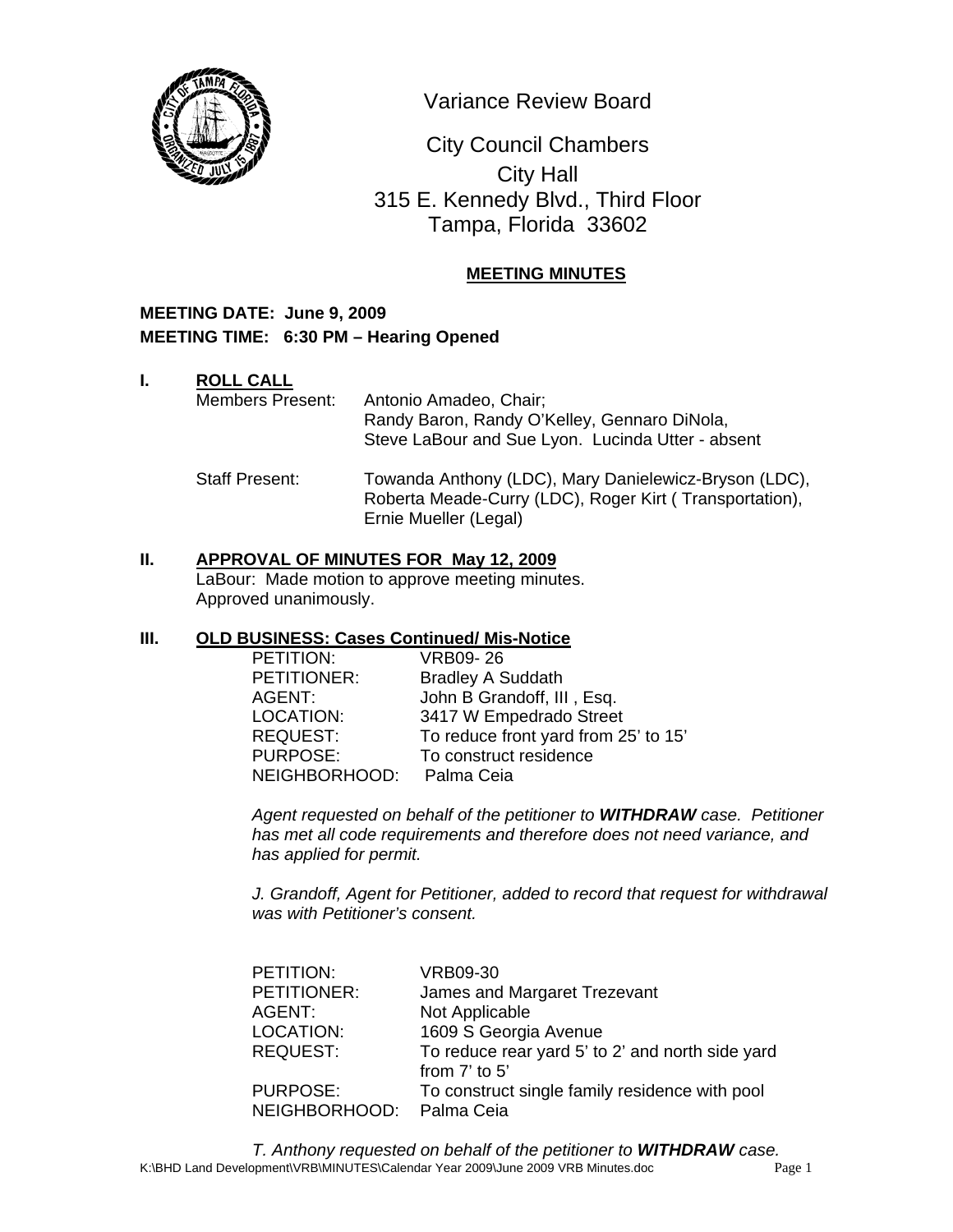| PETITION:       | <b>VRB09-40</b>                                             |
|-----------------|-------------------------------------------------------------|
| PETITIONER:     | <b>Virgil Ealy</b>                                          |
| AGENT:          | David Smith/ John Muratides, Stearns Weaver Miller et<br>al |
| LOCATION:       | 1221 E Powhatan Avenue                                      |
| <b>REQUEST:</b> | To reduce side yard setback from 7' to 4'11"                |
| <b>PURPOSE:</b> | To re-construct existing pergola                            |
| NEIGHBORHOOD:   | Old Seminole Heights                                        |

*Petitioner Presented letter into record from neighbors who do not object to pergola and deck and screening, he also presented photos to demonstrate his intent to create privacy.* 

*R. Baron: What is address of side property nearest pergola? Petitioner: 1219 E. Powhattan Ave R. Baron: This address is listed on petition and signed; therefore confirm they are not in objection.* 

*LaBour: Why was this pergola not built to setbacks ? Petitioner: Was not aware of setback requirements. If he was he would have built to requirements. LaBour: What is overall height from ground to top of pergola? Petitioner: 30" from ground to top of deck, not sure how high pergola is. Lyon: Is it higher or taller than your own home? Petitioner: No.* 

*M. Danielewicz-Bryson presented photos of pergola into record.* 

*Public: NONE. Hearing Closed.* 

*LaBour: Cannot support, looks too tall, cannot support because Owner "goofed" and was not aware of codes.* 

*R. Baron: Supports because deck and spa were built to code, pergola was after thought and built later therefore that is why he is asking for variance. Can support because neighbors support.* 

*A. Amadeo: Can support because 5 separate addresses support. Discussion Closed.* 

*R. Baron: Agrees with petitioner that substantial competent evidence was presented to confirm pergola could not be located elsewhere on lot. Made motion to approve Variance with conditions that petitioner will not enclose pergola any further than what was shown in photos submitted today. S. Lyon: Seconded* 

*Vote: LaBour - nay All others present - approve Variance Granted with 5-1 vote.*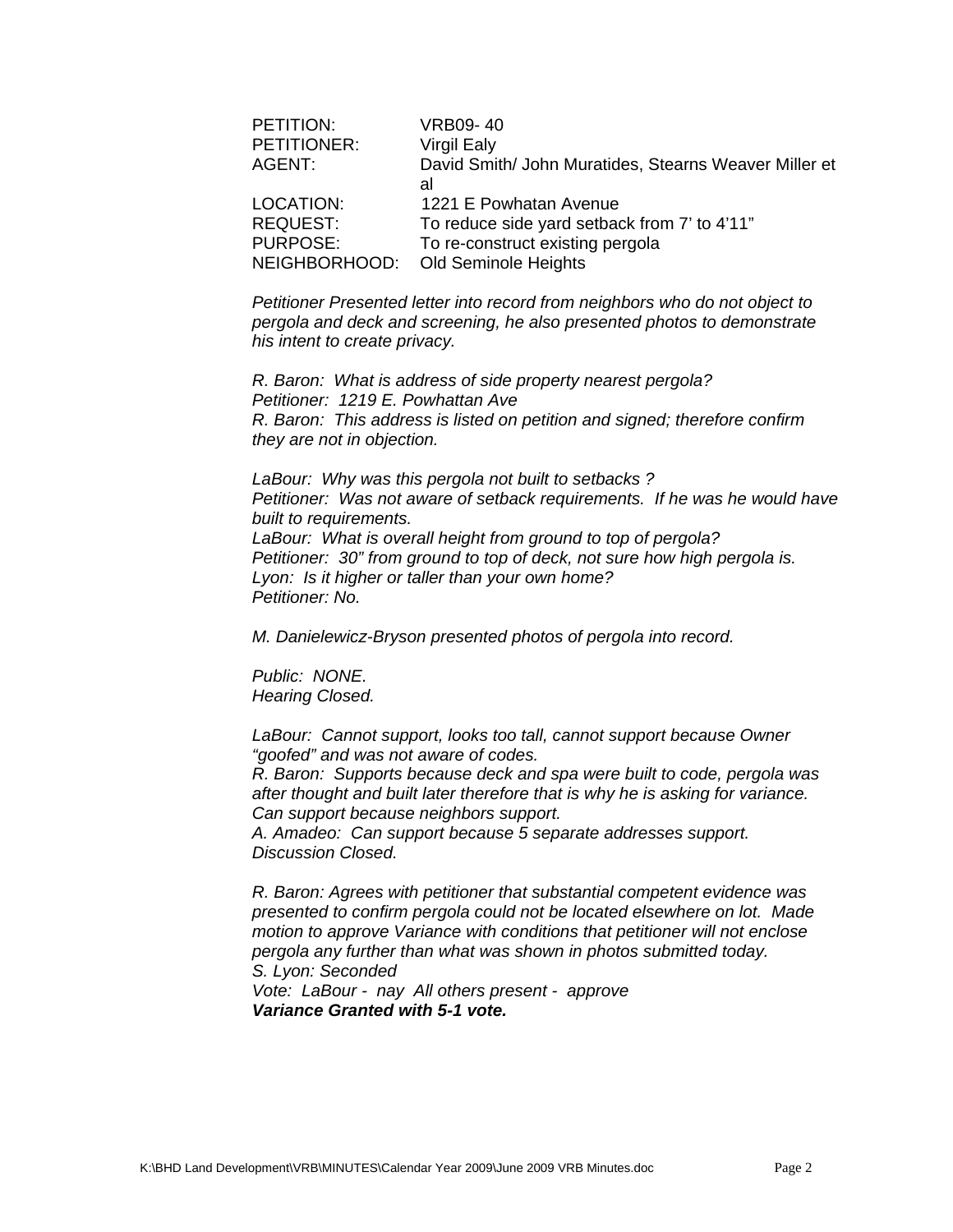#### **IV. NEW BUSINESS**

#### A. GENERAL VARIANCES

| PETITION:       | <b>VRB09-42</b>               |
|-----------------|-------------------------------|
| PETITIONER:     | Mayim Properties, LP          |
| AGENT:          | John Grandoff III, Esq        |
| LOCATION:       | 7501 & 7512 S Trask Street    |
| <b>REQUEST:</b> | To remove several grand trees |
| <b>PURPOSE:</b> | To construct new homes        |
| NEIGHBORHOOD:   | Port Tampa City               |

*T. Anthony has requested a continuance for this case until the August 11, 2009 hearing.* 

*J. Grandoff, Agent for Petitioner, added to record that request for continuance was with Petitioner's consent.* 

*R. Baron: Made Motion to approve continuance. G. DiNola: Seconded. Passed unanimously. Variance granted.* 

| <b>PETITION:</b> | VRB09-44                                     |
|------------------|----------------------------------------------|
| PETITIONER:      | Julie T Pittman & Charles E Larsen           |
| AGENT:           | Not Applicable                               |
| <b>LOCATION:</b> | 4202 W Swann Avenue                          |
| <b>REQUEST:</b>  | To reduce corner yard setback from 15' to 3' |
| PURPOSE:         | To construct portizo                         |
| NEIGHBORHOOD:    | <b>Beach Park Homeowners</b>                 |

*T. Anthony submitted letter from Beach Park Homeowner's Association opposing request.* 

*Petitioner: Reviewed request and presented site plan. Expressed concern regarding speed of vehicles coming down Swann Avenue with potential for accidents. Presented other locations in neighborhood with circular drives and similar corner lot conditions. She expressed concern for the safety of persons, visitors, students parked and accessing their vehicles.* 

R. Kirt: Transportation has reviewed request and is requiring Petitioner to apply for a driveway variance for corner clearance of 25'-0". This can be done administratively.

M. Danielewicz-Bryson: Petitioner has not shown all the trees on Site Plan. There are 2 trees affected. ! tree is a Live Oak and requires the minimum protected radius of 6'-0" with the remaining 4'-0" radius of driveway around tree to be made of pervious material. The other tree can be removed with a permit. Petitioner also needs to include calculations of impervious area to apply for green waiver.

A. Amadeo: Petitioner what is Hardship?

Petitioner: Safety issues with children getting in and out of the cars, speed of cars turning corner. Trying to be proactive so someone does not get hurt. A Amadeo: How many vehicles can park now I driveway ? and are there other corner lots in neighborhood like what you are proposing?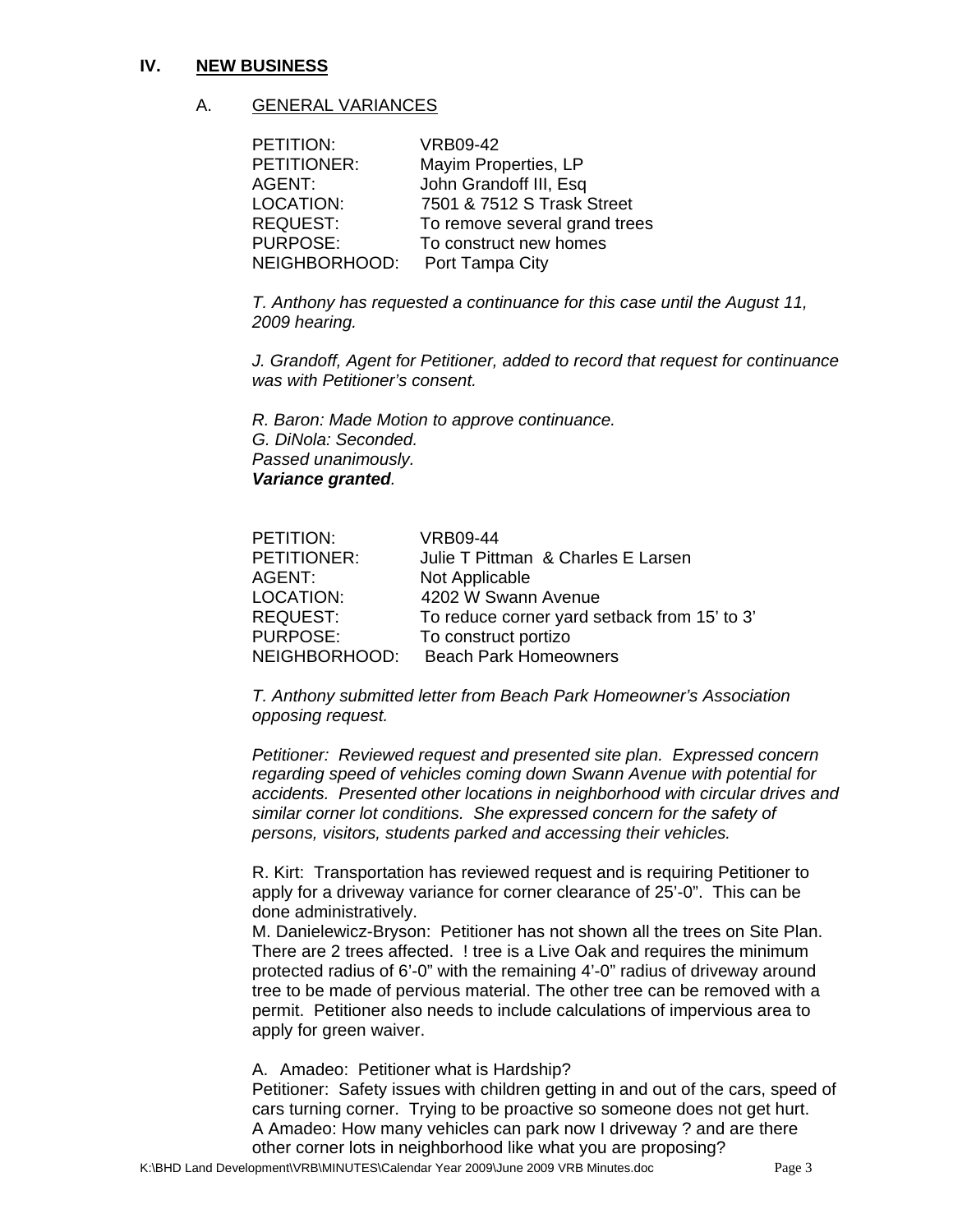*Petitioner: 2 vehicles. Yes. LaBour: Have the minimum Transportation requirements been met? R. Kirt: Yes.* 

*Public: NONE. Hearing Closed.* 

*LaBour: Cannot support, no hardship was demonstrated for porte-cochere. S. Lyon: Cannot support due to Neighborhood Association objection and tree to be removed. A.Amadeo: Cannot support porticochere because of tree being removed, but feels driveway is ok. And driveway can be something approved administratively. LaBour: Do not feel the solution to the safety issues require the construction* 

*of the porte-cochere. Made motion to deny variance because hardship was not met. However circular driveway can be granted administratively with Transportation.* 

S. Lyon: Seconded.

**Variance denied unanimously.** 

| PETITION:       | <b>VRB09-45</b>                             |
|-----------------|---------------------------------------------|
| PETITIONER:     | <b>Timothy Scott Kippenburg</b>             |
| AGENT:          | Not Applicable                              |
| LOCATION:       | 3221 W San Luis Street                      |
| <b>REQUEST:</b> | To reduce corner yard setback from 7' to 5' |
| PURPOSE:        | To construct pool screen enclosure          |
| NEIGHBORHOOD:   | Palma Ceia                                  |

*David Dorgan presented case on behalf of petitioner. Site Plan and photos showing pool, proposed pool enclosure location and existing pool*  deck. He explained permit was submitted and approved for pool deck to be *set at 5'-0" from property line. Construction had begun and inspections approved. When he applied for pool enclosure permit that is when he was told to maintain 7'-0" setback from corner lot. Requesting variance due to hardship now that pool and spa are built, and to redo would be very costly.* 

*S. Lyon: Where is fence located in relation to pool? Petitioner: Approx. 5'-0" from deck. LaBour: How high will enclosure be? Petitioner: 9'-0" LaBour: Staff does pool deck comply? T. Anthony: Yes, deck was built to code.* 

*Public: NONE. Hearing closed.* 

*Board discussed at length safety issues, code issues, permit procedures, whether CSC was at fault or not, optional construction issues, and option of not having enclosure at all.* 

*R.Baron: Made motion to approve variance based upon substantial competent evidence. R. O'Kelley: Seconded. Vote: DiNola, LaBour – nay All others present – approve Variance granted with 4 to 2 vote.*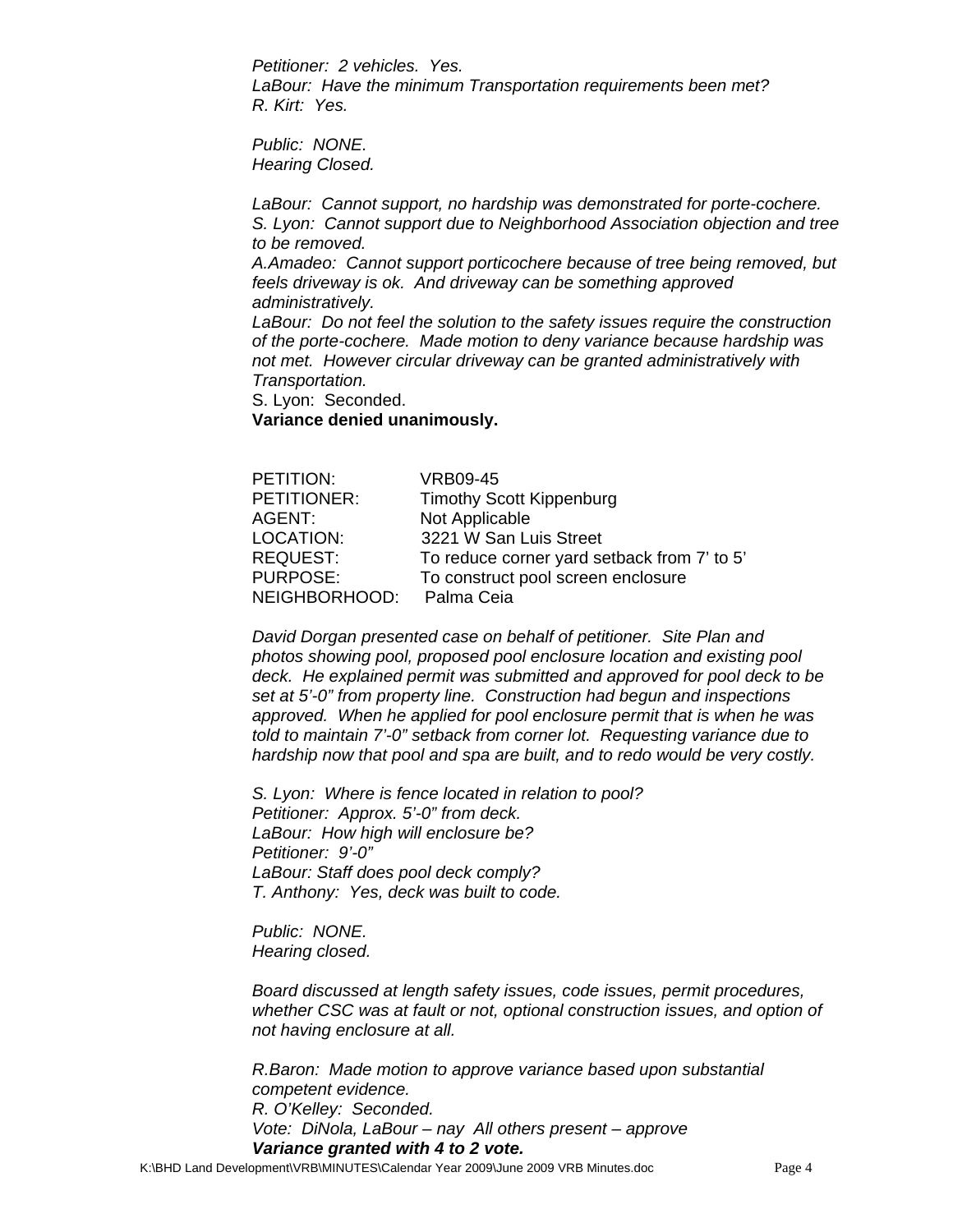| PETITION:       | <b>VRB09-46</b>                                |
|-----------------|------------------------------------------------|
| PETITIONER:     | Mark Mantooth                                  |
| AGENT:          | Not Applicable                                 |
| LOCATION:       | 3107 E Ist Avenue / 2801 Adamo Drive           |
| <b>REQUEST:</b> | To increase fence height from 8' to 20'        |
| <b>PURPOSE:</b> | To construct 20' tall masonry wall along Adamo |
|                 | Drive/SR60                                     |
| NEIGHBORHOOD:   | East Ybor                                      |

*Petitioner: Mike Reid spoke on behalf of Trademark Metals Recycling. He stated there is an application revision to height of wall. Requesting a 16'-0" height vs. the 20'-0" high previously requested. Petitioner reviewed history of site, explained zoning designation (IH) and permitted use. Reason request is being made due to FDOT Imminent Domain land swap. He has received an approved Land Use Interpretation from City regarding piles. Petitioner explained benefits of project –increase security to property and area, aesthetic improvement, opacity to site, encourage future development, effectiveness to block visual of piles along public ROW.* 

*M. Daniel-Bryson: Filed a staff report stating inconsistencies. Petitioner has not demonstrated how 50% of trees will be preserved. Trees are palms and can be transplanted.* 

*R. O'Kelley: Are there any Oaks on property being affected? M. Danielewicz-Bryson: No.* 

*LaBour: Made motion for a 12'-0" height wall on top of 4'-0" berm, resulting in overall wall constructed at 16'-0". Baron: Seconded Passed: unanimously Variance granted* 

| PETITION:       | <b>VRB09-47</b>                                                                        |
|-----------------|----------------------------------------------------------------------------------------|
| PETITIONER:     | <b>Robert Vance Tankersley</b>                                                         |
| AGENT:          | Not Applicable                                                                         |
| LOCATION:       | 3222 W Wallcraft Avenue                                                                |
| <b>REQUEST:</b> | To reduce front yard setback from 25' to 14' and side<br>yard setback from 7' to 3'4"  |
| <b>PURPOSE:</b> | To renovate existing structure for porch and carport<br>and to vest existing structure |
| NEIGHBORHOOD:   | <b>Bayshore Beautiful</b>                                                              |

*Petitioner: Submitted and reviewed floor plans, photos, and elevations. Explained basically beautifying home by building a covered front, no real structural walls being built. No neighborhood opposition as far as he knows. Presented photos of streetscapes demonstrating other homes built infront setbacks.* 

*S. Lyon: Disclosed she is a member of the Bayshore Beautiful Homeowner's Association and stated it would not have an affect on her vote. Board: No objections.*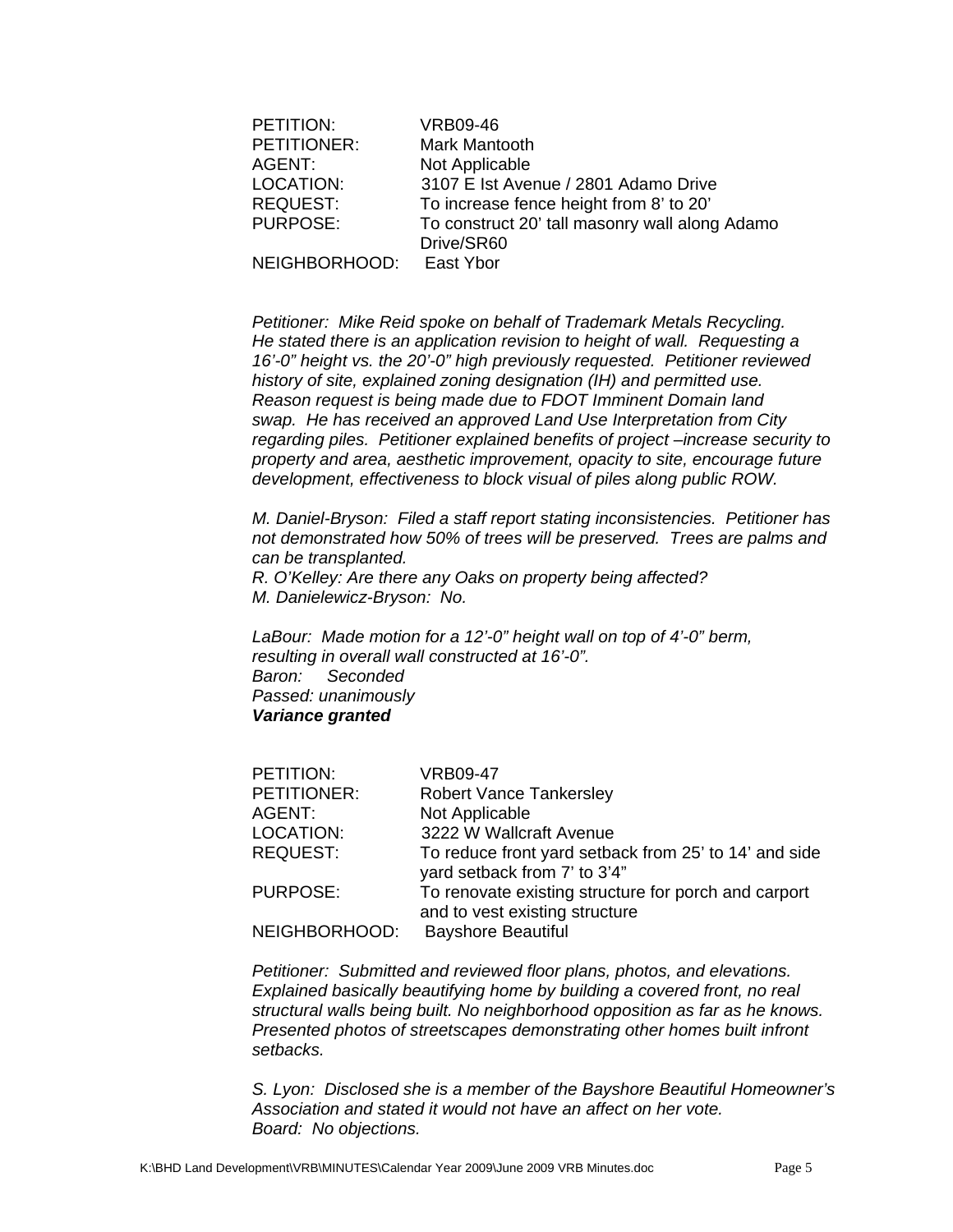*LaBour Do you have a carport now? Petitioner: No. LaBour: Can carport go anywhere else on property? Petitioner: No.* 

*Public: (1) Neighbor @ 3304 W. Walcraft Supports addition because it will be an added improvement to neighborhood. R. Baron: Do homes in the area jog/jutt in and out along streets, possible impacting visibility? Public: There is not much impact, mostly front porches that are located in fronts, some homes are much closer to road than what is being proposed in this addition. R. Baron: Do you feel this addition will create a canyon affect? Public: No.* 

*DiNola: Made motion to approve. Lyon: Seconded Passed unanimously Variance Granted* 

| PETITION:     | <b>VRB09-48</b>                                      |
|---------------|------------------------------------------------------|
| PETITIONER:   | Mike Schlagheck                                      |
| AGENT:        | Not Applicable                                       |
| LOCATION:     | 6716 N Nebraska Avenue                               |
| REQUEST:      | To retain existing barbed wire fence along perimeter |
|               | fence                                                |
| PURPOSE:      | To secure property                                   |
| NEIGHBORHOOD: | Old Seminole Heights                                 |
|               |                                                      |

*T. Anthony: Passed out staff report with objections.* 

*Pet: explained barbed-wire fence is existing since 1998. Permitted properly. Initially removed barbed wire when first cited. At that time he inquired as to why is site in violation. City responded due to new ordinance passed two years ago. Petitioner explained that this is a critical location for telecommunications on a daily and in emergency situations. Barbed-wire is needed for security, safety purposes. Building carries 4 times normal power than average building.* 

*Public: (6) presented opposing arguments, photos and evidence. (4) electronically received response in opposition.* 

*Petitioner: Rebuttal: Stated for the record that the security issues he presented were at other locations, and those location do not have barbed wire.* 

*R. Baron: Has Brighthouse or could Brighthouse explore other fencing style options ?* 

*Petitioner: Possibly, but it was a decision that had to be made by his Director.* 

*O'Kelley: Have you discussed working with TPD and conducting a security survey of property? This is a viable service they offer. Petitioner: No, but I can discuss with his Manager.* 

*Hearing closed.*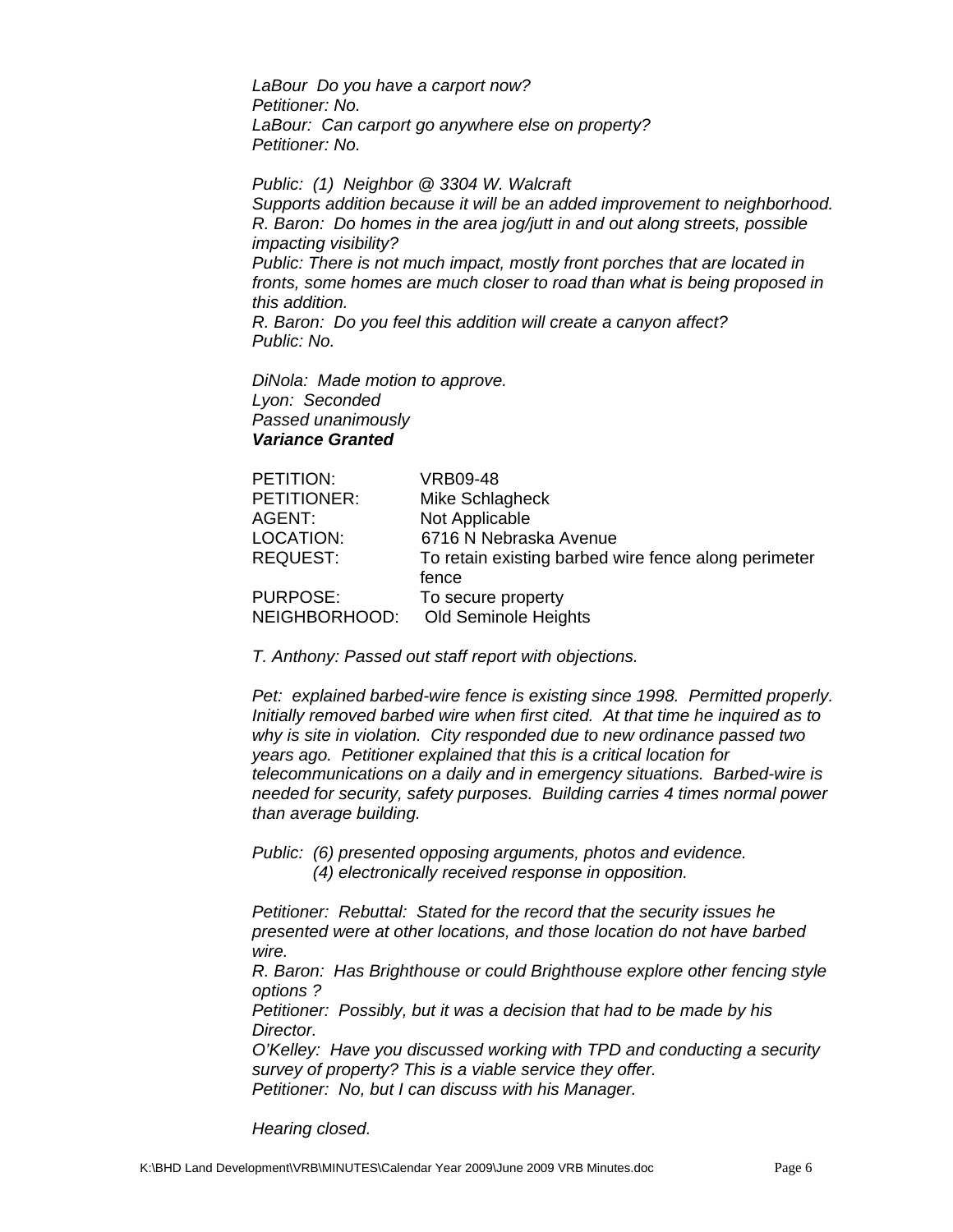*LaBour: No security need was demonstrated by Petitioner. Suggest Brighthouse work with Neighborhood Associations to develop a viable solution.* 

*Amadeo: Agrees with LaBour's comments feels no hardship, nor security need was demonstrated.* 

*LaBour: Made motion to deny variance. R. Baron: Seconded. Variance denied unanimously.* 

*Petitioner added he will work with Neighborhood to resolve.* 

| PETITION:        | <b>VRB09-49</b>                               |
|------------------|-----------------------------------------------|
| PETITIONER:      | Sean Murphy                                   |
| AGENT:           | Not Applicable                                |
| <b>LOCATION:</b> | 302 E Jean Street                             |
| REQUEST:         | To reduce rear yard setback from 20' to 8'10" |
| <b>PURPOSE:</b>  | To construct home addition                    |
| NEIGHBORHOOD:    | Old Seminole Heights                          |

*Pet: reviewed site plan and presented his two requests for a variance from the 20'-0" and the 18'-0" setback at garage. Presented photos of neighboring properties.* 

*After some length discussion it was suggested variance be continued for 30 days to possibly amend original request.* 

*LaBour: Made motion t o have variance continued for 30 days. DiNola: Seconded Continuance granted unanimously. Pet: Agrees* 

| PETITION:       | VRB09-51                                 |
|-----------------|------------------------------------------|
| PETITIONER:     | <b>Albert Docobo</b>                     |
| AGENT:          | Not Applicable                           |
| LOCATION:       | 3225 South MacDill Avenue                |
| <b>REQUEST:</b> | To increase sign height                  |
| <b>PURPOSE:</b> | To change existing sign to electric sign |
| NEIGHBORHOOD:   | Palma Ceia                               |

*Petitioner: Submitted email from M. Brenchley at City – CSC regarding no objections for a variance. Explained particulars of sign changes request. Presented photos. Do not want to change or reconstruct or increase size of existing sign, we just want to update it with electronic sign.* 

*M. Danielewicz-Bryson: If tree trimming is required petitioner will be required to follow ANSI Standards. A.Amadeo: Petitioner are you familiar with Tree Trimming Standards. Petitioner: Yes.*